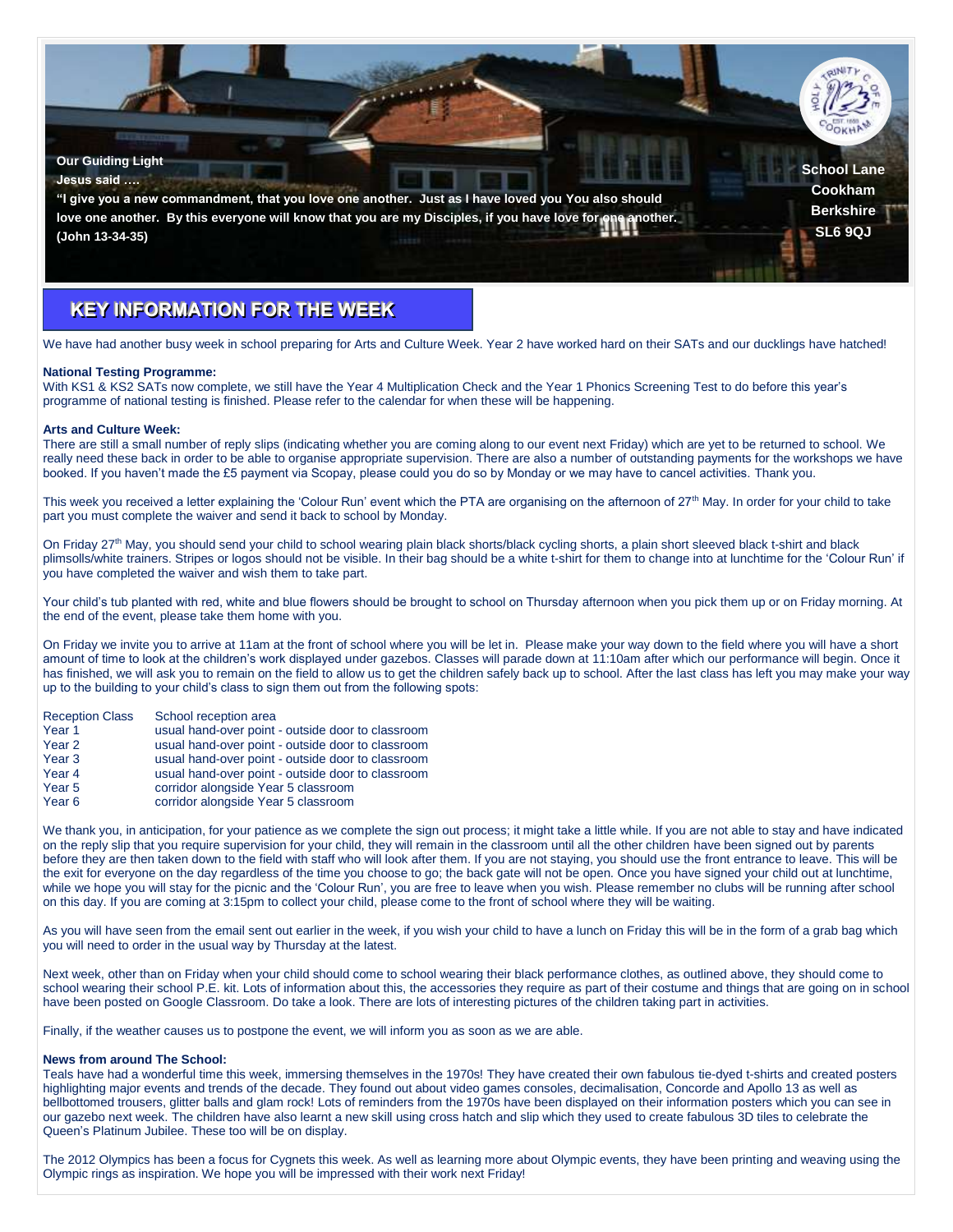Swans have considered how the Queen's great grandchildren could convince a younger, fussy-eating prince or princess to try the food at a Platinum Jubilee tea party. The children have begun to create a spread for their own tea party from papier mâché ready to be served on a splendid clay tea service, complete with a tea pot, tea cups and saucers and assorted serving bowls. Our kiln has been working over-time this week to get everything ready for the big day!

Goslings, a little like Teals, have been researching news events from the 1980s and finding out about anything from the discovery of the wreck of the Titanic to the demolition of the Berlin Wall. The children were amazed to find out that mobile phones only became a 'thing' in 1988!

Moorhens have also been journeying back into the past in their study of the 1950s. The Queen herself is set to make an appearance under their gazebo as a massive sculpture takes shape. Meanwhile, they've focused on some famous figures and events from the decade and been learning a rock and roll dance to 'Jailhouse Rock'! In a break from everything 1950s related, they enjoyed discussing the transition from primary to secondary school with Wayne Dixon from Christian Connections in Schools. At the end of the session on Friday every pupil was presented with an 'It's Your Move' book full of advice and top tips!

Aside from working hard with their song and dance rehearsals, Cormorants began the week by discovering how Maidenhead looked in the 1960s, and how the land use has changed over the years. Where once there were open fields and parks there now are housing estates and industry. To show this, they have sketched maps showing the town past and present! The class have also been looking at the Queen's commonwealth tour of the 1960s, researching where she went and what she did. They will plot out her route for you to see in the gazebo next week!

Alongside working their socks off during KS1 SATs Week, Kingfishers have made a great start on their work for Arts and Culture Week. The class made clay tiles onto which they carved a wide range of designs. Once the tiles had been biscuit fired, the children were then able to paint the designs using red, white and blue glaze. The finished results will be on display at our Arts and Culture celebration. Practice continued on their fabulous 1990's dance and the children also began work on their performance poem, 'Dawn Meets the Queen'.

And then there were the ducklings! Yes, in case you haven't heard, we have ducklings in school! As well as being a real confidence giver to those unused to handling and caring for animals, observing ducklings gives our children the opportunity to experience and ask questions about life cycles. Working scientifically, children will be able to make observations, explore what a duckling needs to survive and gather and record data in order to answer questions. By watching a newly hatched duckling communicating with a second duckling during the hatching process, they will be able to see firsthand what sociable creatures ducklings are and how they depend on each other. Each duckling will spend at least three hours in the incubator to recover from hatching before being moved to the brooding cage. Once in the brooding cage, they are then able to tour each classroom. After the weekend, we will be able watch them take their very first swim!

Besides all this there were also sporting events happening. On Tuesday the Year 5/6 football teams played their final matches of the season against Waltham St Lawrence. Kicking off first were the boys B team and there was a ferocious atmosphere on both sidelines as home and away fans cheered their respective teams on. Holy Trinity raced into a 3 goal lead as William, Albie and Cole linked up to cause mayhem in the visitors' penalty area. We continued to dominate scoring a further 2 goals to make the score 5-0 at half time. The second half followed a similar pattern and for once our goalkeeper, player of the B team season, Lewis, found himself rather bored! The final score was 11-0 to Holy Trinity with 4 goals from William, 3 from Noah, 2 from Cole and 1 apiece for Albie and new signing Spencer. 'Man of the Match' was William.

The A team followed and they made a very positive start as within a minute William Ganachaud gave us the lead with a long range shot that their keeper fumbled. HT continued to pile the pressure on and never looked back with Kyan scoring a brace in the second half, deservedly taking the 'Man of the Match' award. The joy on the players' faces was great to see as we secured our first win of the season, 3-0.

The final match saw a very competitive and closely contested girls' team take on the opposition. Both teams displayed fantastic energy and enthusiasm as the tackles flew in. Billie-Mai was a constant threat and was so unlucky not to give us the lead as her shot hit the post late in the game. With the scores level at 0-0 both mangers agreed to decide the match with a penalty shootout! Jenni made some brilliant penalty saves taking the contest to sudden death but it was Waltham St Lawrence who held their nerve to win 2-1. 'Girl of the Match' was Billie-Mai.

A big thank you goes out to the children in Year 5 and 6 who have represented the school so positively over the course of the season. Thank you for coming to support the teams and offering transport; it is much appreciated.

#### Football Report by Mr. Whittle and Mr. Burn

In another sporting event, on Thursday Year 3 took part in a cricket skills festival at Altwood School along with 6 other local primary schools. There were several activity stations for the children to tackle throughout the afternoon all developing different skills. It was clear that there are quite a few very talented cricketers in the class! We have some quick fielders who were relentless at chasing down the balls bowled by their fellow team members and some fine bowlers with lethal aims. Our thanks go to Mr. Whittle for organising this and all the other sporting events which have taken place this term. It was a great afternoon!

News of all these things have been posted on Twitter and many have appeared on Google Classsroom; do take a look.



Follow us on twitter and see more of what we are up to! @HTSchoolCookham

#### **Our Vision in Action:**

This week two new children have started at Holy Trinity. Both have been made to feel incredibly welcome by the children, staff and wider community which has helped them settle quickly. In the case of one, however, the help provided by the PTA has been utterly overwhelming. Thank you for your enormous generosity. In a remarkable coincidence, both boys celebrated their birthday on Wednesday! Everyone made a concerted effort to ensure their days were special; the warmth and friendship we have seen this week has demonstrated how strong our school ethos is and how well everyone understands our vision.

#### **Celebrating the Jubilee in Cookham:**

There are a number of events happening in Cookham to celebrate the Queen's Platinum Jubilee notably a street party on 5<sup>th</sup> June in Cookham High Street. Please refer to flyers about a baking competition (proceeds going to Thames Hospice), bunting, plus a fancy dress and portrait competition.

#### **Oveys Farm Family Concert:**

On Sunday 22<sup>nd</sup> May, after a very successful concert last Friday, members of our school choir will be performing at a family concert at Oveys Farm in the village. For more information about this Cookham Festival concert, and to book tickets go to: [https://www.ticketsource.co.uk/cookham-festival/oveys-farm](https://www.ticketsource.co.uk/cookham-festival/oveys-farm-family-concert/2022-05-22/15:00/t-kvmxaz)[family-concert/2022-05-22/15:00/t-kvmxaz](https://www.ticketsource.co.uk/cookham-festival/oveys-farm-family-concert/2022-05-22/15:00/t-kvmxaz)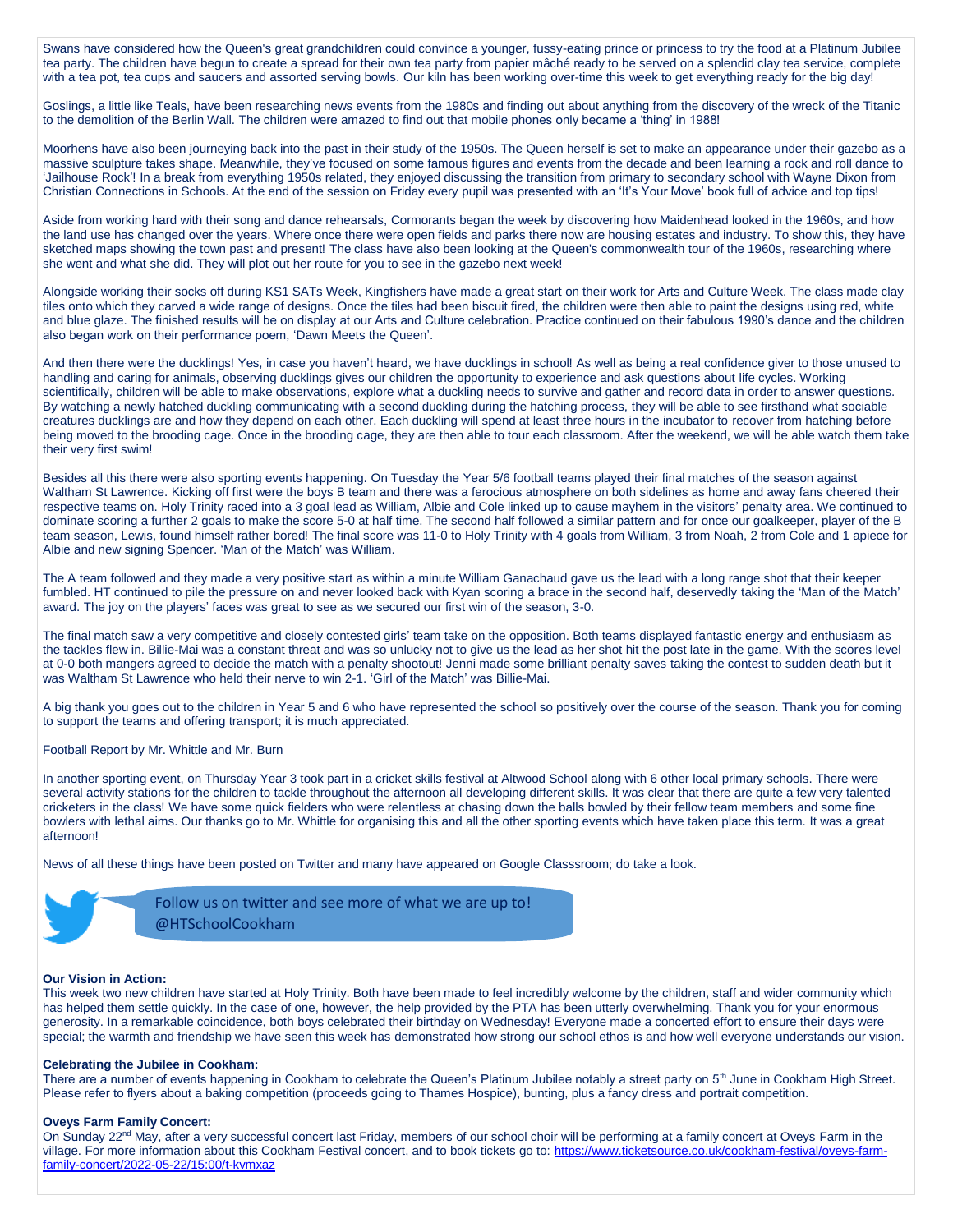## **Windsor Flower Show:**

We are delighted to be taking part in this year's Windsor Flower Show. Year 2 are in the process of planting up a wheelbarrow with a variety of fruit and vegetables ready to enter for three prestigious awards which will be presented by Alan Titchmarsh during the flower show itself. Staff, pupils, parents, aunts, uncles and grandparents are also all encouraged to enter the individual competition classes; click the link to view the full competition class schedule and rules [https://rwrhs.com/wp-content/uploads/2022/03/Royal-Windsor-Flower-Show-Schedule-2022-.pdf.](https://rwrhs.com/wp-content/uploads/2022/03/Royal-Windsor-Flower-Show-Schedule-2022-.pdf)

The flower show is a very special event which is now in its 115th year with The Queen as the Patron and this year it will be celebrating the Platinum Jubilee. This boutique show makes for a perfect day out for the whole family with live entertainment, workshops, talks, shopping and activities taking place for all ages. Katie and Giancarlo Caldesi will be hosting some family cookery demonstrations, Little Muddy Boots will be running hands-on nature and gardening activities and Busy Buttons Core Charity will be running craft workshops and displaying their recycled cardboard woodland. There is also an opportunity to purchase Afternoon Tea by Master Chocolatier and Pastry Chef Mark Tilling or the option to bring your own picnic.

If you would like to go along to the flower show for this memorable local day out on 11th June 2022, 10am - 6pm in Windsor Great Park, tickets can be booked on line by clicking the link [https://rwrhs.com/shop/.](https://rwrhs.com/shop/)

### **Family Service at St John the Baptist: 22nd May**

On Sunday you are invited to the @4 Family Service at Saint John the Baptist, Cookham Dean.

Finally, can we make a plea that you avoid, wherever possibly, taking your child out of school for a holiday or family event. These cannot be authorised and they create a considerable amount of disruption. Several children, for instance are not here to take part in our Jubilee extravaganza next Friday which we are so disappointed about. This in particular impacts on the other children especially when things like dance routines rely on partner work. Changes to choreography have now been made to avoid individuals on the day finding they no longer have a partner to dance with.

Thank you for all your support this week and have a wonderful weekend.

Anna Smith

## **CALENDAR DATES**

 $30<sup>th</sup>$  May  $-3<sup>rd</sup>$  June  $6<sup>th</sup> - 10<sup>th</sup>$  June 7<sup>th</sup> June  $27<sup>th</sup>$  June – 1<sup>st</sup> July 8<sup>th</sup> July 2<sup>nd</sup> July 14<sup>th</sup> July **Last day of term** 2<sup>nd</sup> September 8<sup>th</sup> October

22<sup>nd</sup> May **Ovey's Farm Concert (choir)**  $23<sup>rd</sup> - 27<sup>th</sup>$  May  $\qquad \qquad$  Arts and Culture Week (not 13<sup>th</sup> June as previously advertised) **27th May Platinum Jubilee Celebratory Event and Picnic (see timetable above)** Half Term Holiday From 6<sup>th</sup> June Year 1 Phonics Screening Test Year 4 Multiplication Screening Test Early Years Health Screening (refer to letter previously sent out) 10<sup>th</sup> June **PTA School Disco (details to follow)** Year 6 Residential Trip Sports Day (tbc) HT Fest (details to follow) 15<sup>th</sup> July **First Day of the summer holiday** First day of the new academic year PTA Ball (details to follow)